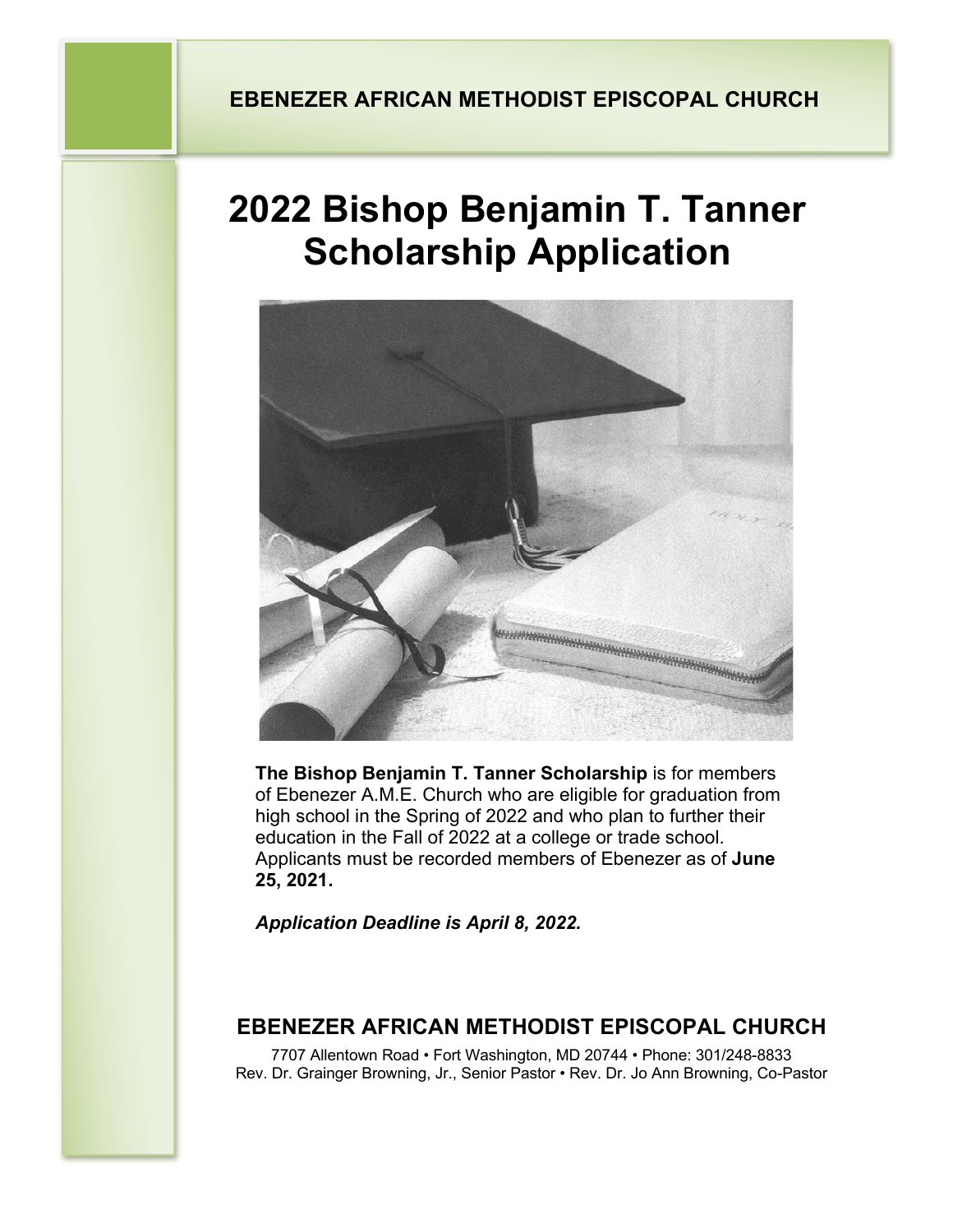Dear Ebenezer Scholarship Applicant:

**PRAISE THE LORD!** The Ebenezer A.M.E. Family is blessed to provide the Bishop Benjamin T. Tanner Scholarship to qualified 2022 high school graduates. **(Please see requirements below)**.

The Bishop Benjamin T. Tanner Scholarship is given to young men and women of Ebenezer who are eligible for graduation in the Spring of 2022 and are planning to further their education in the Fall of 2022. Scholarship applicants should be recorded members of Ebenezer as of **June 25, 2021**.

Each year the Ebenezer Church Family looks forward to encouraging our members to obtain a richer educational experience. May God continue to bless you in your efforts to achieve your educational goals.

Yours in Christ's Love and Power,

Qus d.v. divriq forming

Rev. Dr. Grainger Browning, Jr.,

Senior Pastor

Gew. Dr. Joann Brown

#### **REQUIREMENTS:**

To be eligible for this scholarship you must:

- 1. Be a recorded member of Ebenezer A.M.E. Church as of **June 25, 2021**.
- 2. Be eligible for graduation in the Spring of 2020 and plan to further your education in the Fall of 2022 at a college or trade school.
- 3. Complete the attached Ebenezer Servant Leader form with proof that you have attended three events that demonstrates your participation in the life of the church, in addition to attending Sunday Service. All forms must be submitted at the same time the application is submitted online.
- 4. Submit **two** 250-word essays: one on "The Life and Accomplishments of Bishop Benjamin T. Tanner" and one of the following topics:
	- "I Can Do All Things Through Christ Which Strengthen Me"
	- "No Weapon Formed Against Me Shall Prosper "
- 5. Submit an official Letter of Acceptance or proof of your enrollment for the Fall 2022 semester at a college or trade school.
- 6. Submit the completed application and all required supporting documentation via email to scholarships@ebenezerame.org by **April 8, 2022.** ALL INFORMATION MUST BE SUBMITTED ELECTRONICALLY IN ONE PDF DOCUMENT TO THE EMAIL ADDRESS ABOVE.

#### **Scholarship Ministry Contact Information**

- **Scholarship Ministry email address: scholarships@ebenezerame.org**
- **Scholarship Ministry telephone number: (301) 248-3081**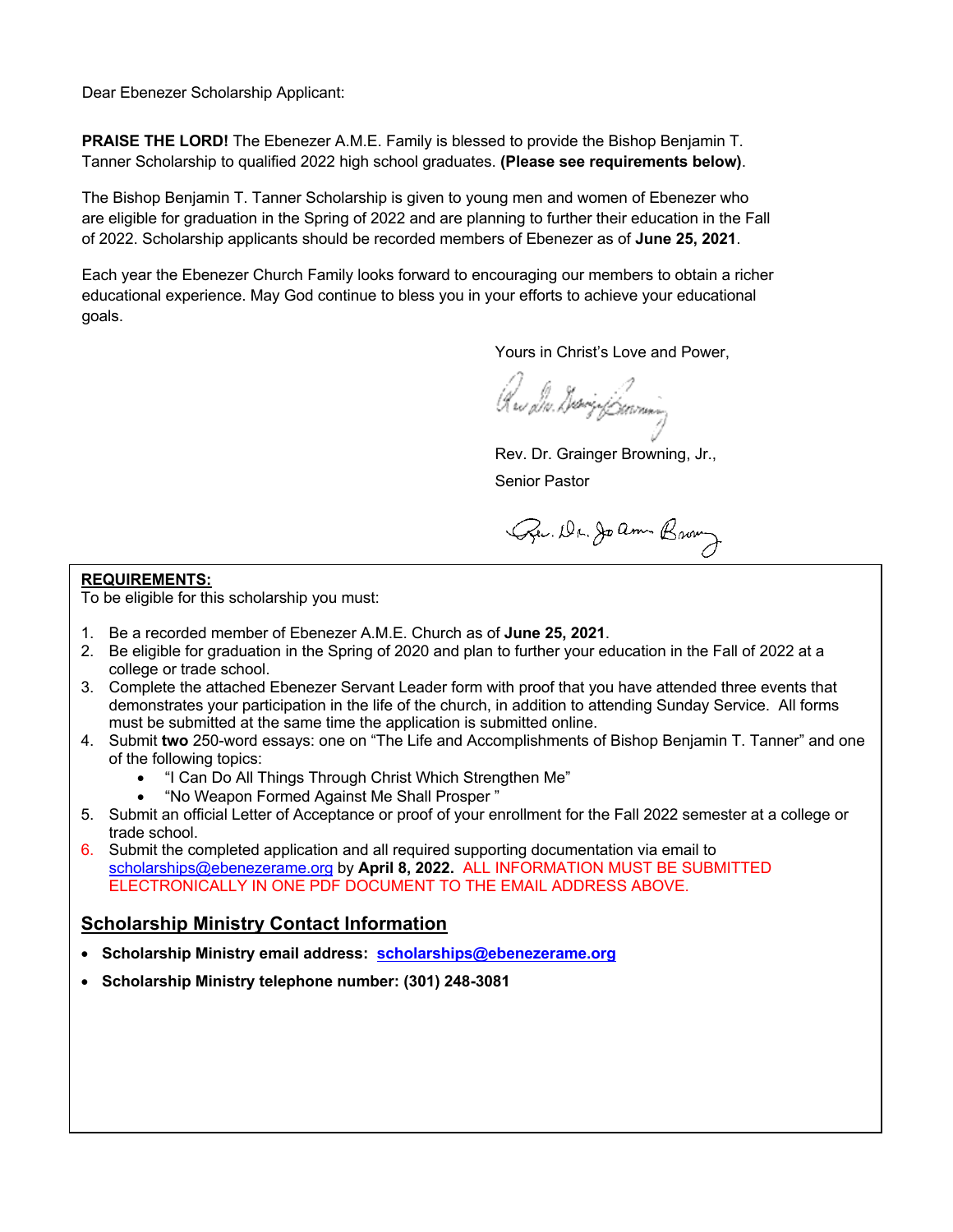#### **EBENEZER AFRICAN METHODIST EPISCOPAL CHURCH**

7707 Allentown Road • Fort Washington, MD 20744 • 301/248-8833

Rev. Dr. Grainger Browning, Jr., Senior Pastor • Rev. Dr. Jo Ann Browning, Co-Pasto**r**

**The application and supporting materials must be received by April 8, 2022** in **ONE PDF document**

### **1. 2022 HIGH SCHOOL GRADUATE (PLEASE PRINT OR TYPE INFORMATION)**

**i**

| Name_                                          |                                       |                                                                                                                                                                                                                                |      |                        |
|------------------------------------------------|---------------------------------------|--------------------------------------------------------------------------------------------------------------------------------------------------------------------------------------------------------------------------------|------|------------------------|
|                                                | Last                                  | First                                                                                                                                                                                                                          |      | Middle                 |
|                                                |                                       |                                                                                                                                                                                                                                |      |                        |
|                                                | <b>Street</b>                         |                                                                                                                                                                                                                                |      |                        |
|                                                |                                       |                                                                                                                                                                                                                                |      | Telephone () _________ |
| City                                           | <b>State</b>                          | Zip Code                                                                                                                                                                                                                       |      |                        |
|                                                |                                       | Date of Birth ________________________________Email Address ____________________                                                                                                                                               |      |                        |
|                                                | <b>2. ACADEMIC BACKGROUND</b>         |                                                                                                                                                                                                                                |      |                        |
| High School __________________________________ |                                       |                                                                                                                                                                                                                                |      |                        |
|                                                |                                       |                                                                                                                                                                                                                                | City | <b>State</b>           |
|                                                | Graduation Date:<br><u>Craduation</u> |                                                                                                                                                                                                                                |      |                        |
|                                                |                                       |                                                                                                                                                                                                                                |      |                        |
|                                                |                                       |                                                                                                                                                                                                                                |      |                        |
|                                                |                                       |                                                                                                                                                                                                                                |      |                        |
|                                                |                                       | School activities in which you have participated: ______________________________                                                                                                                                               |      |                        |
|                                                |                                       |                                                                                                                                                                                                                                |      |                        |
|                                                | <b>3. MEMBERSHIP INFORMATION</b>      |                                                                                                                                                                                                                                |      |                        |
|                                                |                                       | Ebenezer Membership Date: National According of the Contract of the Contract of the Contract of the Contract of the Contract of the Contract of the Contract of the Contract of the Contract of the Contract of the Contract o |      |                        |
|                                                |                                       | List community service/outreach you have done within the past four years: _______                                                                                                                                              |      |                        |
|                                                |                                       |                                                                                                                                                                                                                                |      |                        |

 $\_$